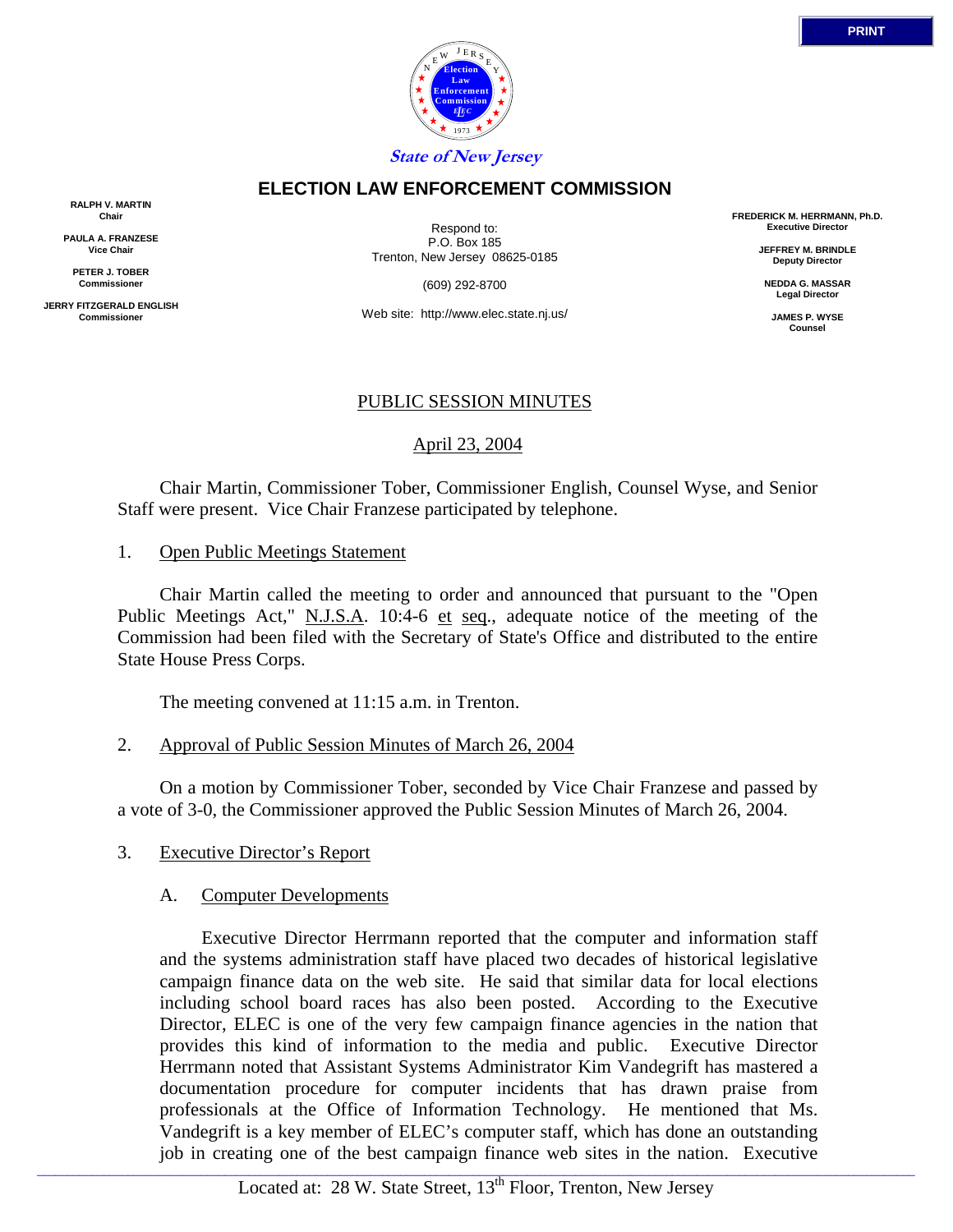Director Herrmann stated that later this calendar year the current web site will be replaced with a new version that will guarantee that the Commission maintains its place as a national leader in computerized disclosure.

#### B. Staff Activities

 Executive Director Herrmann advised the Commission that Assistant Compliance Officer Christopher Guear has joined the Review and Investigative Staff as an Assistant Review Officer. According to the Executive Director, Mr. Guear has done an outstanding job for the past decade on the Compliance and Information Staff, on which he specialized in lobbying issues. He said that his experience there should provide a solid foundation for his new duties and allow him to continue his fine contributions to ELEC's work.

 The Commissioner's were informed by Executive Director Herrmann that the former public room on the  $12<sup>th</sup>$  floor has been rebuilt to repair rain damage. He mentioned that thanks are due to Director of Administration Barbra Fasanella and building management for their diligent efforts in restoring this critical space. The Executive Director noted that exterior repairs to the building a few years ago created leaks that had made the large room unusable, adding that now it will be able to provide a much needed additional work area.

 Executive Director Herrmann announced that on April 14, 2004, he spoke at Rutgers University's Bloustein School of Planning and Public Policy to the Municipal Charter Network, a group of active and retired persons interested in New Jersey State and local government particularly state-local relationships. The Executive Director centered his remarks around the 25-point ethics reform plan currently before the General Assembly. According to Executive Director Herrmann, former State Senator William Schluter, a member of the group and the sponsor of ELEC's enabling legislation in 1973, had some strong praise for the quality of the commissioners and staff of the Commission.

## C. Neil Upmeyer

 Executive Director Herrmann advised the Commission that Neil Upmeyer passed away on April 19, 2004. The Executive Director stated that he was ELEC's first Director of Public Financing from 1976-1978. Executive Director Herrmann informed the Commission that his staff and he published in August, 1978, a still-used report on the initial, publicly-financed gubernatorial election, which was held in 1977. The Executive Director added that Mr. Upmeyer went on to serve as the Director of the Division on Elections in the Department of State during the second term of the Byrne administration and that from 1990-1998, he was the President of the Center for Analysis of Public Issues and editor of its magazine, New Jersey Reporter. Executive Director Herrmann advised the Commission that in 1998, he successfully directed Republic Rush Holt's First Congressional Campaign and that over the last half-decade he remained prominent in our field as an advocate of campaign finance reform and the use of computer technology for better disclosure of ELEC data. The Executive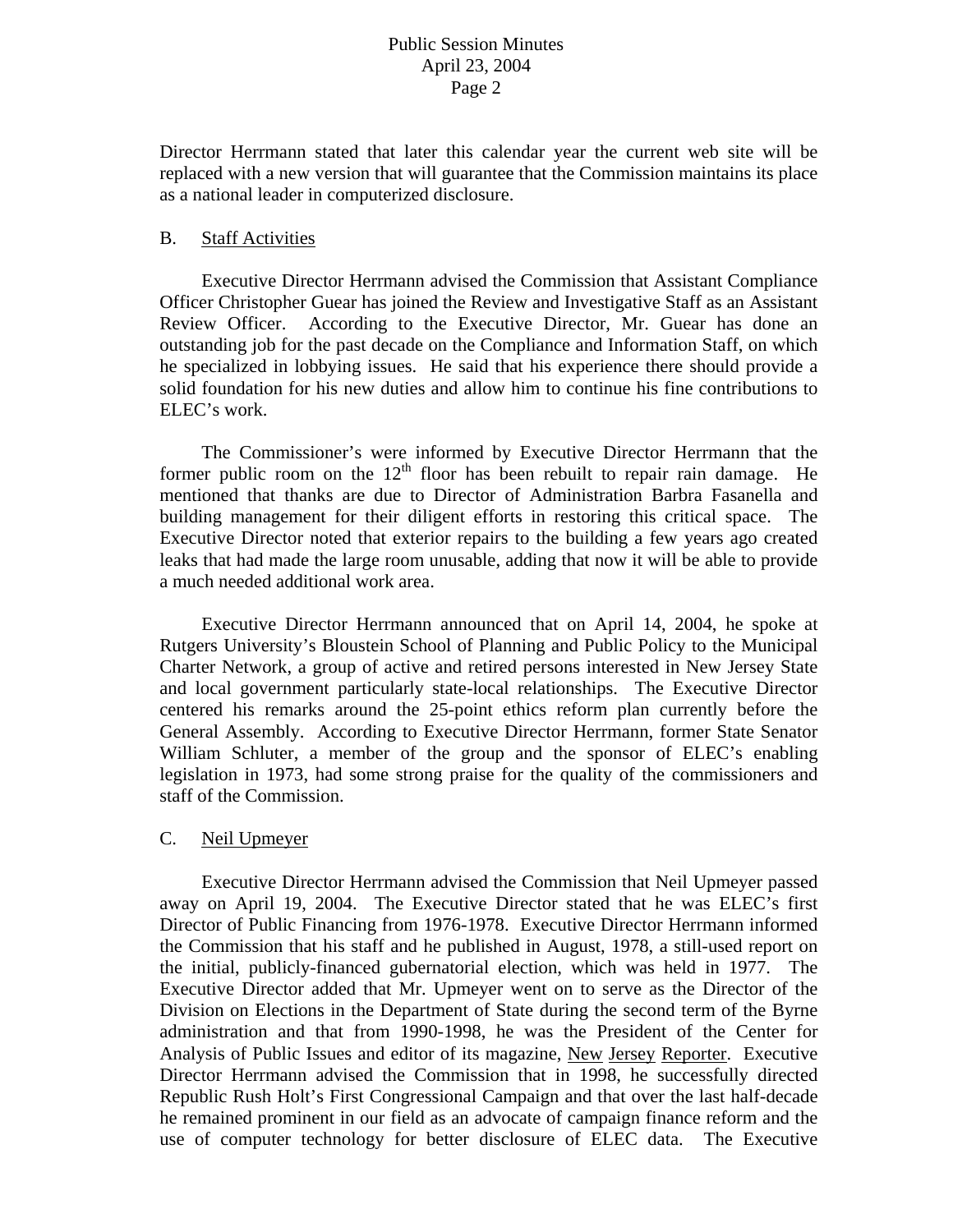Director said that he had many friends on the ELEC staff and will be greatly missed both as a public figure and as a model citizen.

### D. Ethics Form Reminder

Executive Director Herrmann reminded the Commissioners that their ethics forms are due to be filed with the Executive Commission on Ethical Standards by May 17, 2004. He mentioned that the filed copy needs an original signature and notarization.

#### E. Spring-Summer Meeting Schedule

- May 18, 2004 at  $11:00$  a.m. in Trenton;
- $\bullet$  June 22, 2004 at 11:00 a.m. in Trenton; and,
- $\bullet$  July 27, 2004 at 11:00 a.m. in Trenton.

Commissioner English arrived at this point.

#### 4. Proposed Amendments and New Rules Concerning Gubernatorial Public Financing

 Legal Director Massar summarized the draft text, which had been circulated to the Commissioners, of proposed new rules and amendments to the gubernatorial public financing provisions of the regulations. The recommendations for amendments and new rules are based upon comments received by the Commission during public hearings conducted in 2002, the experience of Commission staff in administering the gubernatorial public financing program in past elections, changes in the law, advisory opinions issued concerning public financing, and litigation concerning the public financing program.

 Upon approval, the proposal notice will be submitted to the Office of Administrative Law (OAL) for publication in the New Jersey Register in June. Secondary notice will be accomplished by posting the proposal on the Commission's Internet web site and in the Commission's public room, by mailing a notice of the proposal to interested individuals, and by circulating a press advisory to the State House press corps.

 A public hearing will be announced for the Commission's July, 2004 meeting in Trenton, and the 60-day period for receipt of written public comments will expire in August. Under this proposed schedule, the rules will be ripe for adoption consideration at the Commission's September, 2004 meeting, and the anticipated effective adoption and publication date will be in October, 2004.

Staff recommends proposal of the following new rules:

- 19:25-15.17A Reporting of issue advocacy organization information
- 19:25-15.28C Determination of independence or coordination of an expenditure
- 19:25-15.47A Disposal of assets
- 19:25-16.18A Reporting of issue advocacy organization information
- 19:25-16.29B Determination of independence or coordination of an expenditure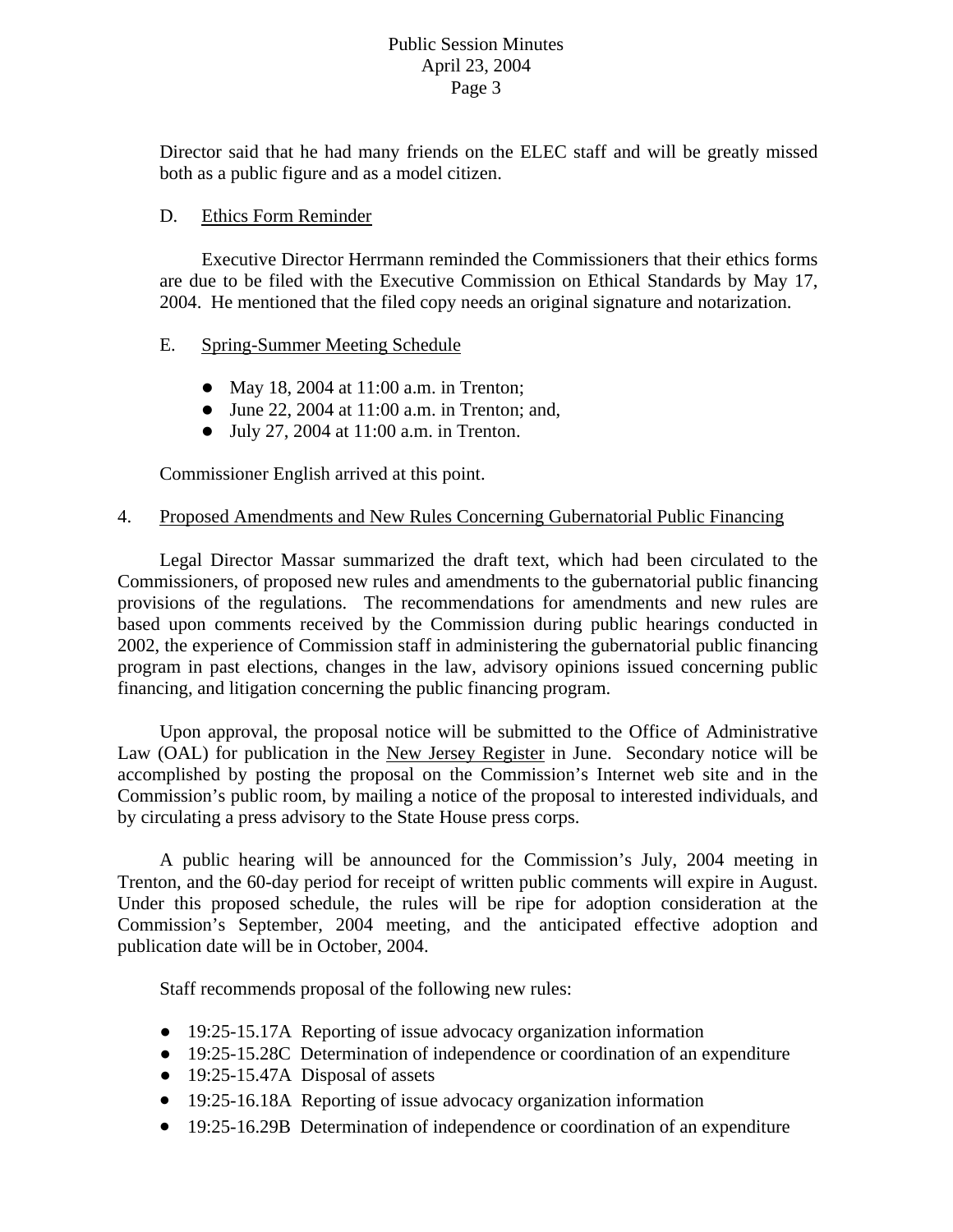Staff recommends amendments to the following provisions of the regulations:

- $\bullet$  19:25-15.3 Definitions for this subchapter
- 19:25-15.17 Matching of funds
- 19:25-15.18 Dates of submission
- 19:25-15.21 Receipt of public funds
- 19:25-15.24 Use of public funds
- 19:25-15.29 Coordinated expenditures
- 19:25-15.42 Maintenance of records; audit
- 19:25-15.49 Statement of candidates electing to participate in debates
- 19:25-15.50 Application to sponsor debates
- 19:25-15.65 Complaints alleging violation of general election expenditure limit
- $\bullet$  19:25-16.3 Definitions for this subchapter
- $\bullet$  19:25-16.15 Contributions; primary and general elections
- 19:25-16.18 Matching of funds
- 19:25-16.19 Dates of submission
- 19:25-16.21 Receipt of public funds
- 19:25-16.25 Use of public funds
- 19:25-16.30 Coordinated expenditures
- 19:25-16.32 Maintenance of records; audit
- 19:25-16.38 Statement of candidates electing to participate in debates
- 19:25-16.39 Application to sponsor debates
- 19:25-16.48 Complaint alleging violation of primary election expenditure limit

The Commission discussed the recommended amendments to N.J.A.C. 19:25-15.65 and 16.48, concerning procedures for determining whether or not an emergent expenditure limit complaint is facially deficient. The Commissioners agreed that the procedures should not include a determination of whether or not there was sufficient time to conclude the litigation before the election.

On a motion by Commissioner Tober, se conded by Commissioner English and passed by a vote of 4-0, the Commission voted to propose the amendments to the gubernatorial public financing regulations and new rules recommended by staff, with the modification concerning the emergent complaint proceedings and directed staff to file the proposal at the Office of Administrative Law.

5. Resolution to go into Executive Session

On a motion by Commissioner Tober, seconded by Commissioner English and passed by a vote of 4-0, the Commission resolved to go into Executive Session to discuss the following matters, which will become public as follows: